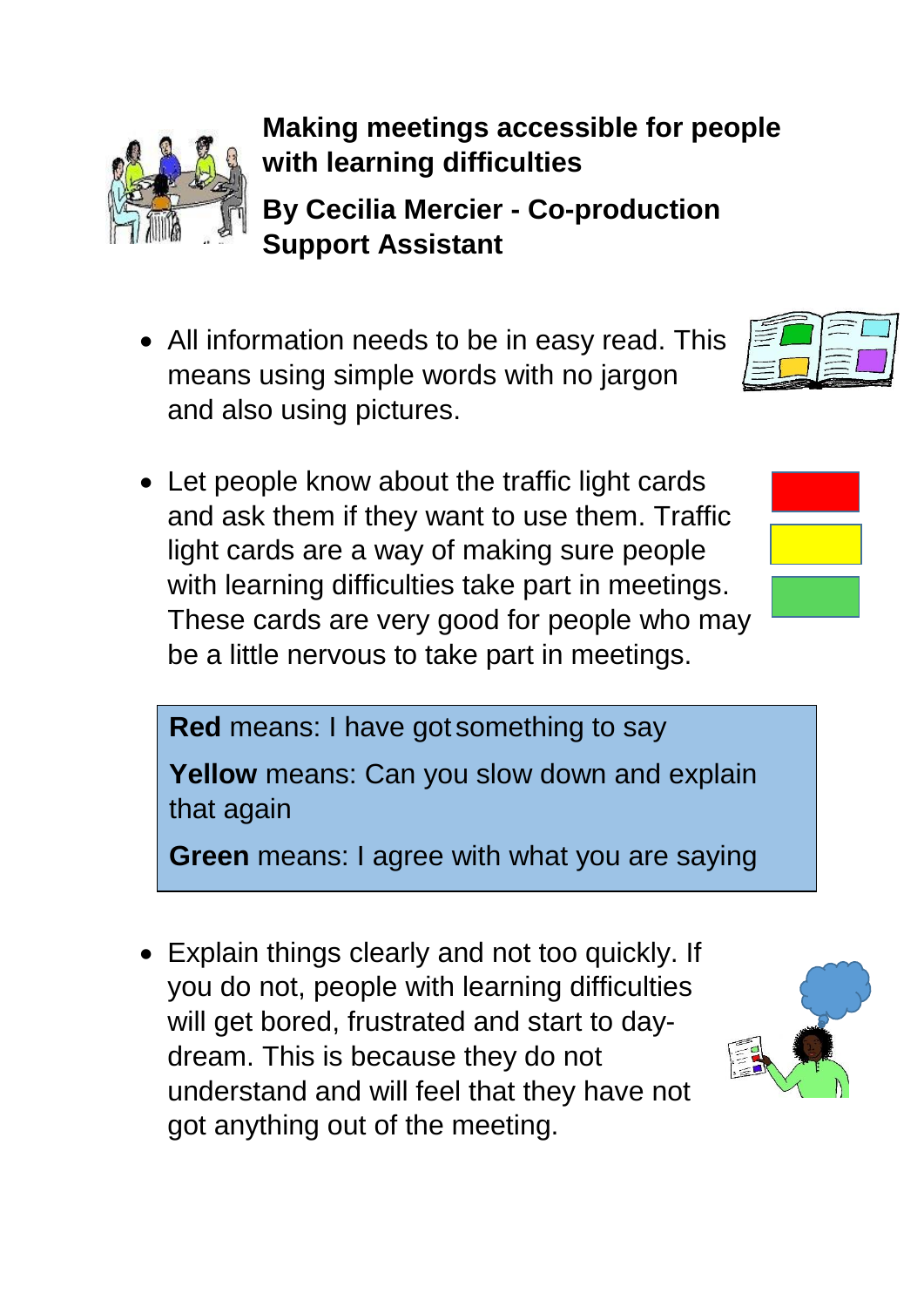- Tell people at the beginning of the meeting that if they do not understand what is being said they should let you know. Then you can repeat it or say it in a different way. I find it good if you use an example to explain things.
- In the meeting ask if people understand everything because it gives them an easy chance to say if they do not understand.
- If people still do not understand then let them know they can talk about it more after the meeting or at another time.
- Send information to people before the meeting so that they have time to read it, understand it and prepare what they want to say in the meeting. This could be meeting papers, the agenda or the notes from the last meeting.
- If the agenda is clear then people with learning difficulties will know what they need to think about before the meeting. The agenda could have simple questions so that people know what they need to think about and can prepare for the meeting. This means people will have the confidence to talk in the meeting.